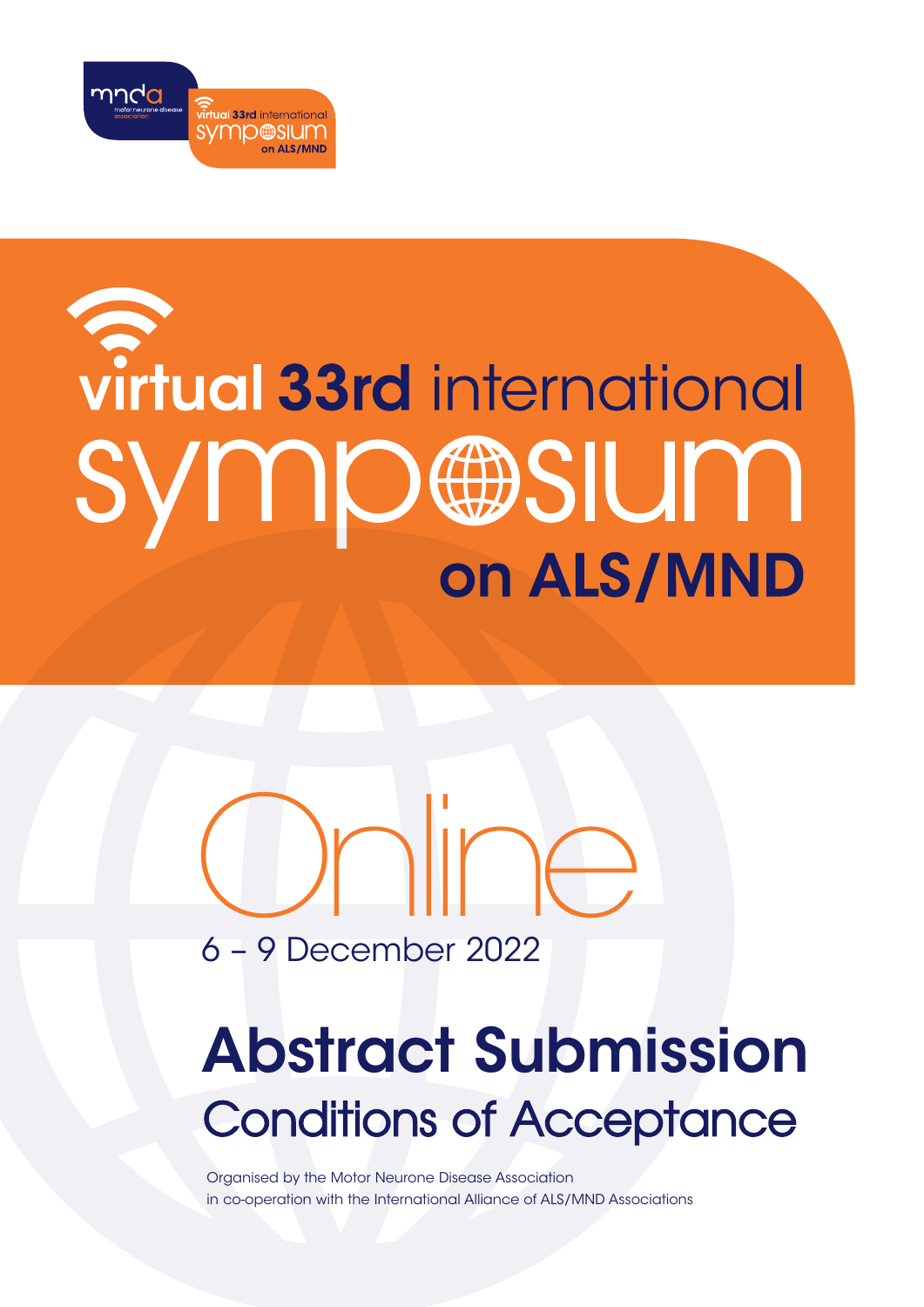## 33rd International Symposium on ALS/MND Conditions of Acceptance for abstracts

This document contains important information on the conditions of acceptance for abstracts submitted for consideration for the 33rd International Symposium on ALS/MND to be held virtually on 6 - 9 December 2022.

**Submissions will be considered primarily for poster presentations. However, there are a very limited number of oral presentation slots available for submitted abstracts that are deemed suitable by the Symposium Programme Committee. During the abstract submission process, you will be asked if you would be prepared to accept one of these oral presentation slots should you be offered one.**

## Key dates and deadlines

| Abstract submission opens                              | <b>Monday 6 June 2022</b>                               |
|--------------------------------------------------------|---------------------------------------------------------|
| Abstract submission deadline                           | Tuesday 12 July 2022<br>(23:59/11:59PM UK time)         |
| Abstract decision notification                         | <b>Late August 2022</b>                                 |
| Withdrawal deadline                                    | Wednesday 31 August 2022 (23:59/11:59PM UK time)        |
| Poster submission opens                                | <b>Tuesday 13 September 2022</b>                        |
| Poster submission deadline                             | <b>Thursday 13 October 2022</b> (23:59/11:59PM UK time) |
| Abstract book published on Taylor &<br>Francis website | November 2022 (TBC)                                     |
| Abstract book published on Symposium<br>website        | November 2022 (TBC)                                     |
| Cytokinetics pre-sympsoium event                       | <b>Monday 5 December 2022</b>                           |
| Symposium                                              | <b>Tuesday 6 December - Friday 9 December 2022</b>      |

#### This document contains information on:

- 1 Corresponding / presenting author
- 2 Correspondence
- 3 Abstract content
- 4 Commitments of accepting the decision of your abstract
- 5 Withdrawing
- 6 Poster prize
- 7 **Queries**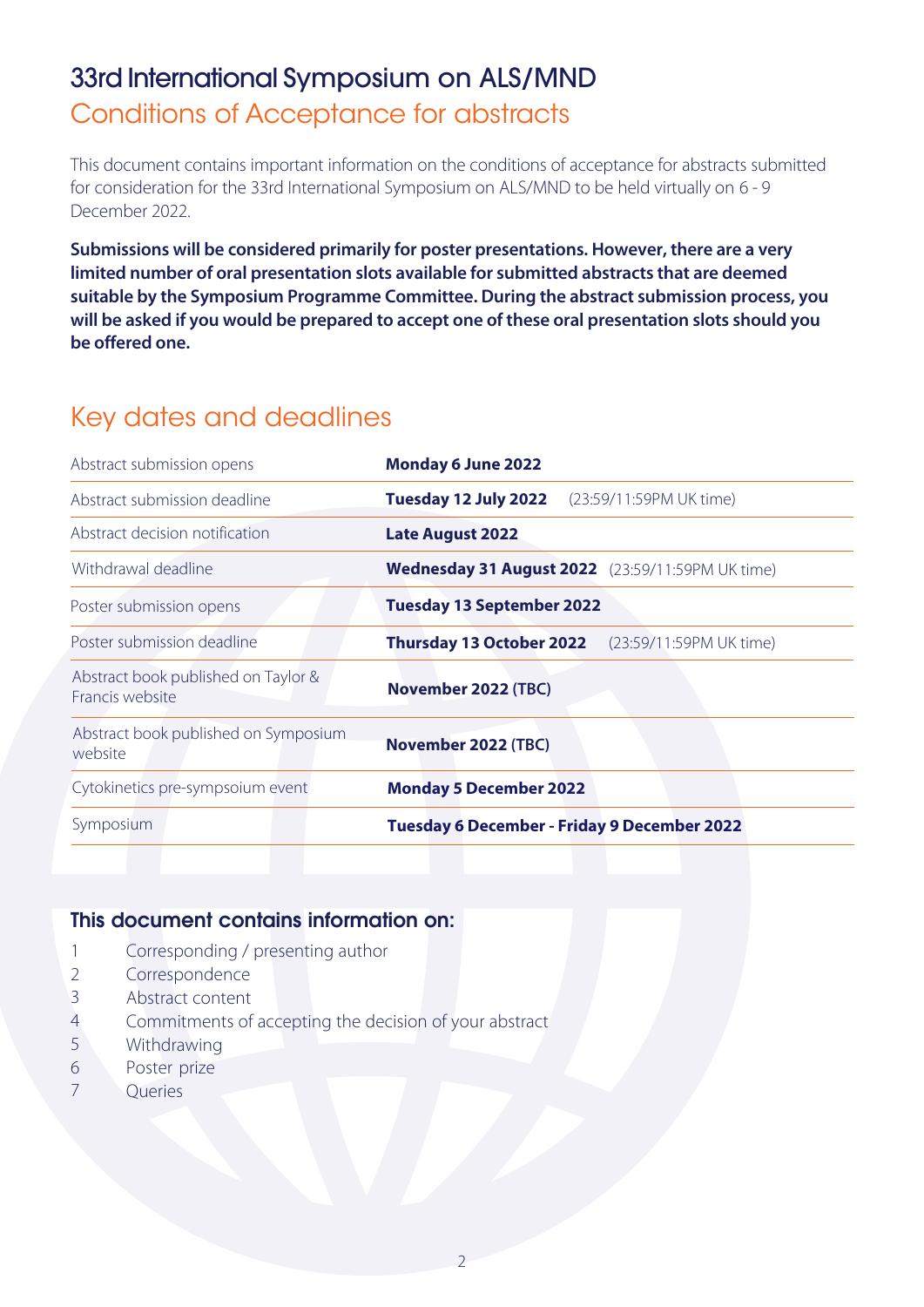## 1 Corresponding / presenting author

- **1.1 Abstracts must be submitted by the presenting author**. This is the only person that will receive email correspondence from us about the abstract submission, poster submission and poster presentation. Please note, **submissions are limited to one abstract per presenting author**.
- **1.2** If the abstract is accepted, the presenting author will be the person presenting in the prerecorded 'lightning explainer' video for the ePoster Hall and will take part in the allocated Live Poster Session during the virtual event.
- **1.3** A request to change the presenting author may be made up to the abstract withdrawal deadline (31 August 2022) by emailing **abstracts@mndassociation.org**, quoting your abstract submission number in all correspondence. There is no guarantee that changes will be processed in time for publication of the abstract book.

## 2 Correspondence

- To submit an abstract, the **presenting author must first register for the Symposium**. The email address and contact details in the registration should relate to the **presenting author**. Once registered, a **unique link to the abstract submission portal** will be sent in the confirmation of registration email. A link to the registration page can be found on the MND Association's website: **[symposium.mndassociation.org/register](https://symposium.mndassociation.org/register)**. **2.1**
- The email address of the presenting author may be published with accepted abstracts. **2.2**
- Notification of abstract decisions will be communicated via email to the presenting author: **2.3**
	- The first notification in late August will include the abstract decision.
	- If the submission is accepted as a poster, a second notification will be sent in late September with your **allocated poster reference, confirmed theme, live poster session** (with date and time). This will also include instructions on how to **submit the poster material** before the poster submission deadline (13 October 2022, 23:59 UK time).
- The presenting author must be contactable by email. Alternative email addresses for the author can be provided during the abstract submission process. **2.4**
- If the corresponding author email address becomes invalid, please contact the MND Association as soon as possible, at **abstracts@mndassociation.org**, to change it. **2.5**
- To ensure you receive Symposium correspondence from us, please add **abstracts@mail.mndassociation.org** and **symposium@mail.mndassociation.org** to your e-mail 'safe senders' list and check your spam/junk folders regularly. **2.6**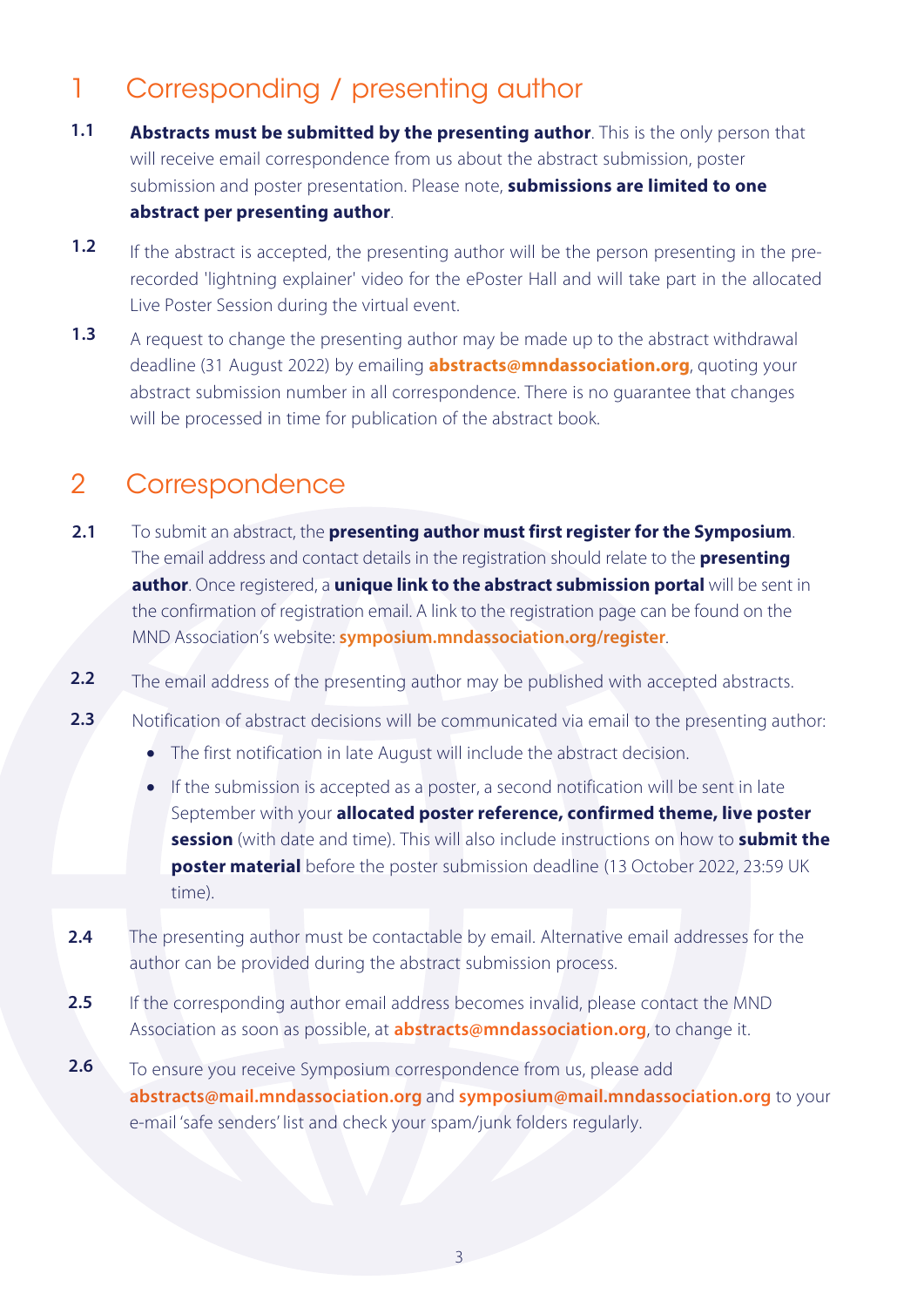## 3 Abstract content

- **3.1** Abstracts must be in English and **no longer than 450 words**; this includes references and acknowledgments, but not the title. If you exceed the word limit **your abstract will not be accepted.**
- **3.2** Please ensure that your abstract is checked for grammar, understanding and accuracy as it will **NOT** be proofread by the MND Association and **there is no spellchecker** available within the submission system (unless your browser can do). Any mistakes remaining in your abstract after the submission deadline may be published and the MND Association can not accept responsibility for this.
- **3.3** The title should be as brief as possible but long enough to clearly indicate the nature of the study (maximum of 35 words). The title will be searchable on the virtual Symposium platform, and be published in the abstract book.
- **3.4** Do **not** include author names in the title or body of your abstract because a 'blind' reviewing process will be used. You will be asked to enter author names in a separate section in the submission form.
- **3.5** Do **not** start abstracts with very basic descriptions of ALS/MND e.g. 'ALS is an adult-onset, rapidly progressive neurodegenerative disease' as an opening sentence (this is an ALS/MND conference so this knowledge is assumed).
- **3.6** The submission system has one text box to input your abstract. Please type in or copy in your abstract in **plain text** and **add subheadings manually** where appropriate (i.e. background, objectives, methods, results, discussion, references, acknowledgments). Please note, **special characters must be inserted manually** using the '**special characters keyboard**' tool.

See the example, using a previous abstract, below (word count 364):

#### **Background**

Diagnostic uncertainty in ALS has serious management implications and delays recruitment into clinical trials. Emerging evidence of pre-symptomatic disease-burden provides the rationale to develop diagnostic applications based on the evaluation of *in vivo* pathological patterns early in the disease. After years of descriptive MRI studies in ALS, a number of studies have now emerged outlining diagnostic and prognostic applications based on pattern recognition (1).

#### **Objectives**

To outline and test a diagnostic classification approach based on an array of complementary imaging metrics in key disease-associated anatomical structures.

#### **Methods**

All participants of this prospective biomarker study provided informed consent in accordance with the Medical Ethics Approval of the project (Beaumont Hospital, Dublin, Ireland). Data from 75 ALS patients and 75 healthy controls were randomly allocated in a 'training' and 'validation' cohort.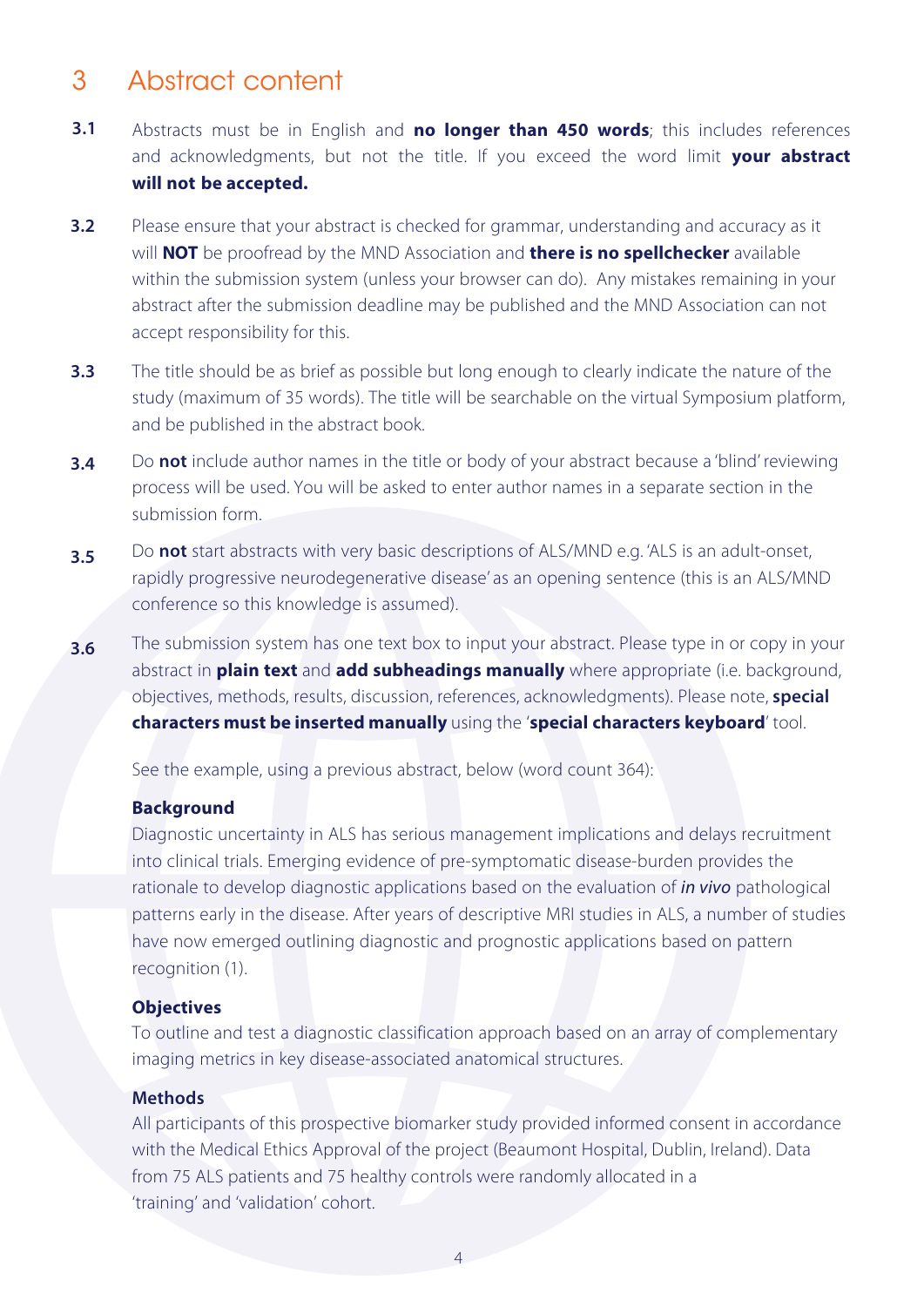Spatial masks were created for anatomical foci which best discriminate patients from controls in the 'training sample'. In a virtual 'brain biopsy', data was then retrieved from these key disease-associated brain regions. White matter diffusivity indices, grey matter T1-signal intensity values and basal ganglia volumes were evaluated as predictor variables in a canonical discriminant function.

#### **Results**

Following predictor variable selection, the canonical discriminant function reached an Eigen value of 0.871, a canonical correlation value of 0.682, Wilks lambda of 0.534, Chi-square 62.983 and a significance of less than 0.001. The model showed an overall classification sensitivity of 89.1% and specificity of 85.5% in the 'training' group. In the 'testing sample' both sensitivity and specificity reached 90%.

#### **Discussion**

This study evaluates disease-associated imaging measures in a diagnostic application. From a biomarker perspective, the meaningful interpretation of data from single individuals is paramount for the development of viable clinical applications. Although larger samples will be required for robust validation, the study confirms the potential of multimodal quantitative imaging in clinical applications. The concept of region-of-interest (ROI)-based, spatial reference system guided 'data biopsies' is also applicable to longitudinal analyses and potentially for the development of monitoring markers.

#### **References**

1. Cereda C, Gabanti E, Corato M et al. ALS. 2006; 7:227-234.

#### **Acknowledgements**

We would like to thank patients for taking part in the study. Funding for this study was provided by '*name of funder*' from grant '*grant code*'.

- If the work is on a case study, please clearly state the nature of the case study to be presented. **3.7**
- Abstracts must not include tables or figures. **3.8**
- Data presented must be statistically robust and authors are requested to clearly state P and N values where necessary. **3.9**
- Where the research involves the use of animals, presenters should consider the points raised in the ARRIVE guidelines when writing their abstracts **www.nc3rs.org.uk/arrive-guidelines**. **3.10**
- SI units should be used and non-standard abbreviations must be fully defined when first used [\(ALS and MND do not need defining](www.nc3rs.org.uk/arrive-guidelines)). **3.11**
- Authors listed on the abstract must fulfil the criteria linked here: **[authorservices.taylorandfrancis.com/defining-authorship](http://authorservices.taylorandfrancis.com/defining-authorship) 3.12**
- All abstracts must be submitted online, via a **unique link to the abstract submission portal** that can be found in the presenting author's confirmation of registration email. A link to the registration page can be found on the MND Association's website: **symposium.mndassociation.org/register**. Abstracts cannot be accepted via email. **3.13**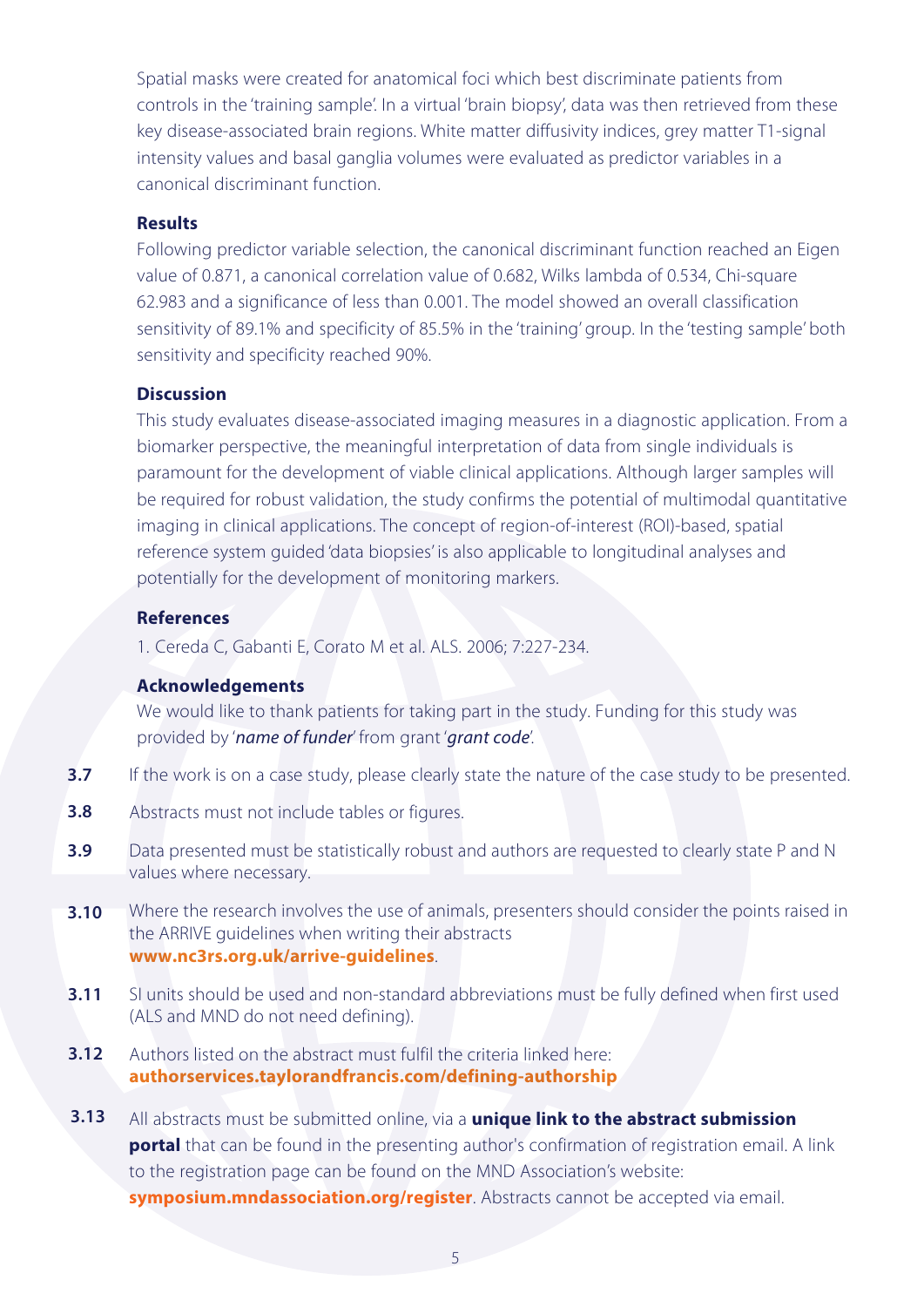- Where several abstracts on a similar subject are submitted by the research group, only one poster may be offered. **3.14**
- Any draft abstract submission forms that have not been submitted by the deadline will not be considered for an ePoster presentation. Abstracts submitted with very little content may be rejected. **3.15**
- Abstracts may be submitted even if previously presented at a national/international meeting. **3.16**

## 4 Commitments of accepting the decision of your abstract

- **4.1** The presenting author must be fully registered for the virtual Symposium to submit an abstract. No reduced fees are available for poster presenters.
- **4.2** If an abstract is accepted, the presenting author **must submit the poster material** (poster PDF and pre-recorded 'lightning explainer' video) by the poster submission deadline (13 November 2022) for the ePoster Hall. Instructions on how to submit these documents will be provided with the notification in September. We advise you begin this submission well in advance of the deadline to ensure that any difficulties can be resolved in good time.

#### **Failure to submit the poster material by 13 October 2022 will result in the poster being withdrawn from the virtual Symposium.**

- **4.3** If an abstract is accepted, the presenting author **must attend the Symposium to present during their allocated Live Poster Session**. The presenting author will be notified of their allocated session with the date and time slot in advance and it must be abided by (see section 2: 'Correspondence'). To accommodate to different timezones, presenting authors cannot request to change their allocated Live Poster Session.
- **4.4** Abstracts will be published in an online open access supplement of Amyotrophic Lateral Sclerosis and Frontotemporal Degeneration. This abstract book will be published online, via the Symposium website (**[symposium.mndassociation.org](https://symposium.mndassociation.org/)**), in November 2022. Printed abstract books will not be available. If you require hard copies of abstracts, please print these in advance of the meeting from our website.
- **4.5** By submitting an abstract you consent to give us the license to act on your behalf with the Taylor & Francis group to publish your abstract in the Symposium supplement of Amyotrophic Lateral Sclerosis and Frontotemporal Degeneration. You also confirm that your abstract is:
	- Your own work
	- Approved for submission by all authors and funders
	- Does not infringe any intellectual property rights of any other person or entity
	- Cannot be construed as plagiarising any other published work
	- Contains no content that is abusive, defamatory, libellous, obscene, fraudulent, nor in any way infringes the rights of others, nor is in any other way unlawful or in violation of applicable laws